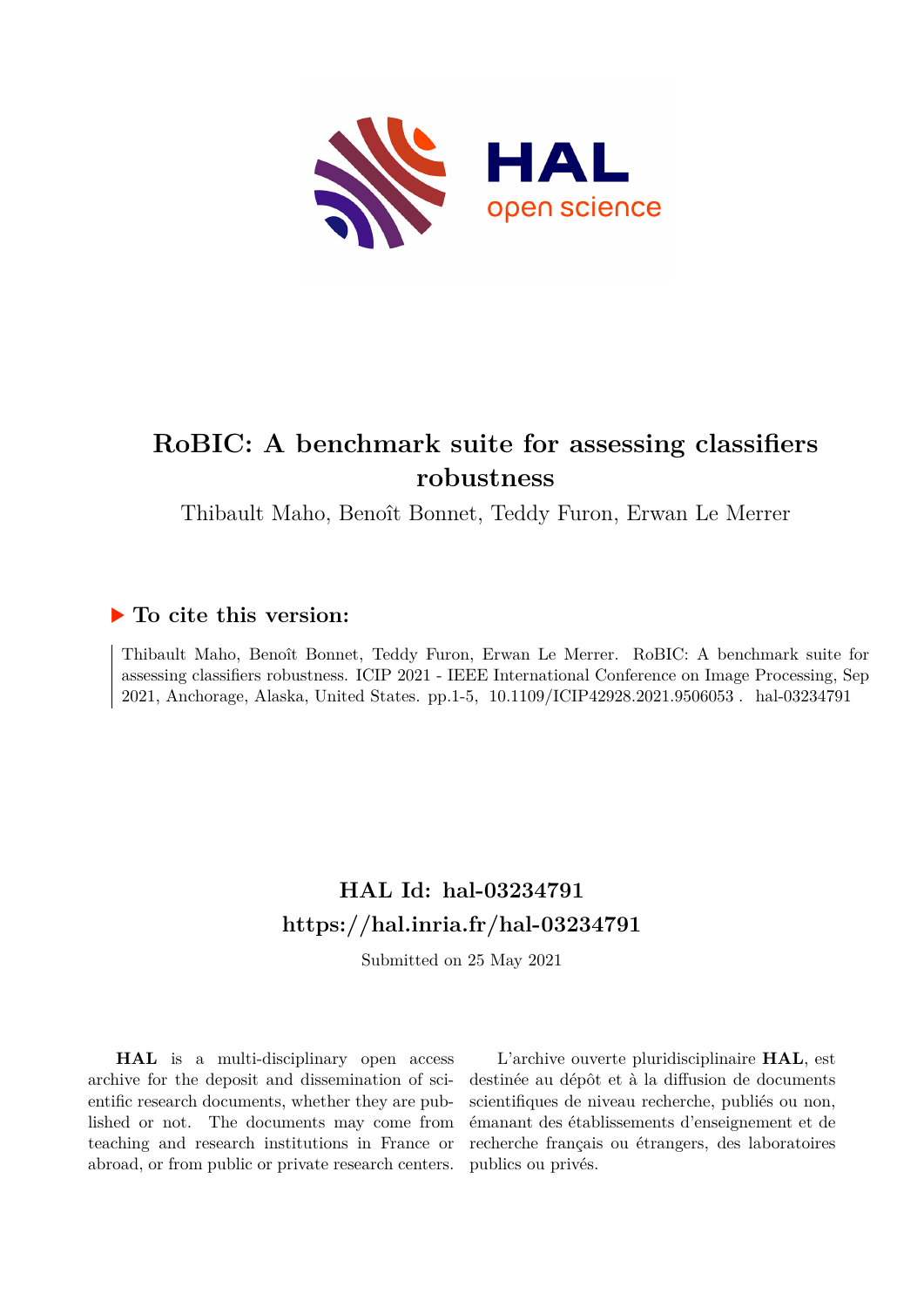### **RoBIC**: A BENCHMARK SUITE FOR ASSESSING CLASSIFIERS ROBUSTNESS

*Thibault Maho, Benoˆıt Bonnet, Teddy Furon*† *and Erwan Le Merrer*

Univ. Rennes, Inria, CNRS, IRISA, Rennes France

### ABSTRACT

Many defenses have emerged with the development of adversarial attacks. Models must be objectively evaluated accordingly. This paper systematically tackles this concern by proposing a new parameter-free benchmark we coin RoBIC. RoBIC fairly evaluates the robustness of image classifiers using a new *half-distortion* measure. It gauges the robustness of the network against white and black box attacks, independently of its accuracy. RoBIC is faster than the other available benchmarks. We present the significant differences in the robustness of 16 recent models as assessed by RoBIC.

We make this benchmark publicly available for use and contribution at https://gitlab.inria.fr/tmaho/ robustness\_benchmark.

*Index Terms*— Benchmark, adversarial examples, model robustness, half-distortion measure.

# 1. INTRODUCTION

Deep learning models are vulnerable to adversarial perturbations. This is especially true in image classification in computer vision. This weakness is unfortunatley undermining the developement of 'Artificial Intelligence'. In particular, adversarial attacks are a serious threat for security oriented applications. Attackers willing to bypass security countermeasures might use the deep learning models as the weakest link. A deluge of research papers now propose defenses to block such an attacker, and adaptive attacks against these defenses. This is an endless arms race, and systematic benchmarks to evaluate the state of the threat are greatly required.

It is currently extremely difficult to have a clear view on what is truly working in this domain. The clich is that no two papers report the same statistics for the same attack against the same model over the same image set. This is mostly due to that an attack is an algorithm with many parameters. Its power is indeed highly dependent of these parameters. These values are rarely specified in research papers.

There exist benchmarks in the litterature, such as ARES [1], RobustBench [2], RobustVision [3], ADBD [4]. They aim at providing a better understanding of the robustness of image classifiers. Yet, they fall short because their slowness

prevents them from tackling large image dataset like ImageNet. They only operate on CIFAR-10 or MNIST. Also, they resort to attacks which are not all state-of-the-art.

This paper proposes RoBIC, to consider these concerns and develop a benchmark tool to measure the robustness of image classifiers in a modern setup.

#### 2. DIFFICULTIES

This sections explains the difficulties for setting up a benchmark measuring the robustness of image classifiers.

#### 2.1. Notation

An attack is a process forging an image  $I_a = \mathcal{A}(I_o, M, \Pi)$ , where  $I_0$  is the original image, M is the target model, and  $\Pi$  is a set of attack parameters. The ground truth label of  $I<sub>o</sub>$  is denoted by  $y_o$ . The boolean function  $\mathbb{1}(I_a, y_o) = [M(I_a) \neq y_o]$ tells whether the attack deludes classifier  $M$  in the untargeted attack scenario: the prediction  $M(I_a)$  is not the ground truth. The distortion between  $I_o$  and  $I_a$  is denoted by  $d(I_a, I_o)$ .

Some statistics like the probability of success and the average distortion are extracted from the adversarial images forged from the test set. They depend on the attack A and its set of parameters Π. Therefore, it can not play the role of a measure of robustness of a given model. The first difficulty is to get rid off the impact of parameters Π.

## 2.2. The best effort mode

The parameters Π have a huge impact on the power of an attack. For instance, some attacks like FGSM [5],  $I-FGSM$  [6], PGD [6] are distortion constrained in the sense that Π is strongly connected to a distortion budget. If this budget is small, the probability of the success of the attack is small. If it is large, this probability is close to 1 but the distortion is too big. Hence, it is hard to find the best setting to make these attacks competitive. Our strategy, so-called 'best effort mode', reveals the intrinsic power of an attack by finding the best setting for any image:  $I_a = \mathcal{A}(I_o, M, \Pi^*)$  with

$$
\Pi^* = \arg\min_{\Pi:\mathbb{1}(\mathcal{A}(I_o,M,\Pi),y_o)=1} d(\mathcal{A}(I_o,M,\Pi),I_o).
$$
 (1)

The best effort mode makes the measurement of the robustness independent from an arbitrary global setting Π. Yet, it is

<sup>†</sup>Thanks to ANR and AID for funding Chaire IA *SAIDA* (ANR 20- CHIA-0011-01).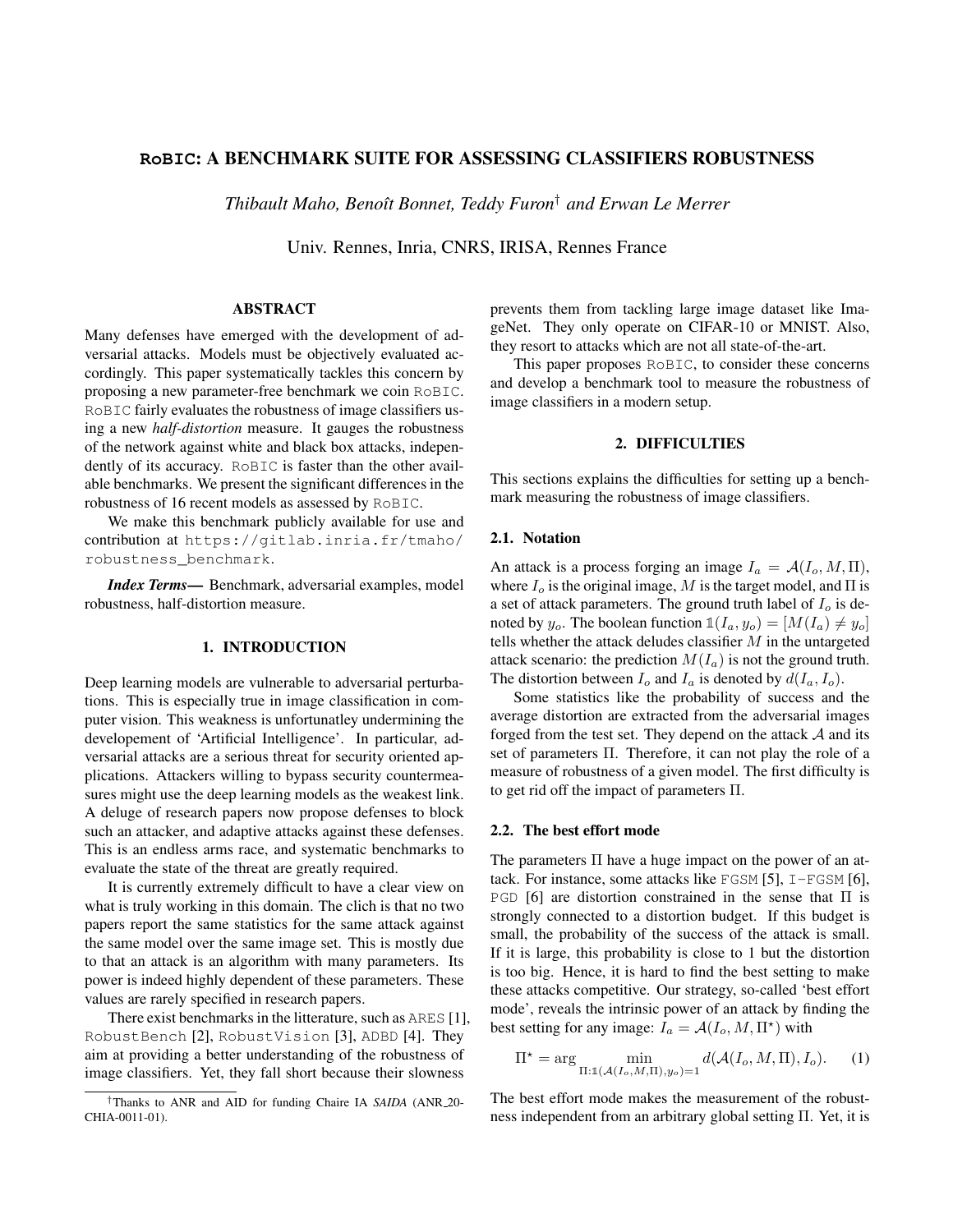costly in terms of computations. Attacks with few parameters are preferred since the search space is smaller.

#### 2.3. Worst case attacks

A second difficulty is to make the robustness score independent of the attack. Ideally, we would like to know the worst case attack to certify the robustness of a model. An option proposed by benchmarks RobustVision [3] and ARES [1] is to consider a set of  $J = 11$  attacks as outlined in table 1. This is again costly as each image of the test set has to be attacked  $J$  times. Yet, a benchmark happens to be useful if it is fast enough so to assess the robustness of many models. The best effort mode over an ensemble of attacks is out of reach. This is the reason why we need to focus on fast worst case attacks in the sense that they achieve their best effort mode within limited complexity. Section 4 focuses on these attacks.

#### 2.4. The choice of the metric

The game between attack  $A$  and model  $M$  over the test set is summarized by the operating characteristic  $D \rightarrow P(D)$ relating the distortion D and the probability of success  $P(D)$ :

$$
P(D) := n^{-1} \sum_{i:d(I_{a,i},I_{o,i}) \le D}^{n} \mathbb{1}(I_{a,i},y_{o,i}).
$$
 (2)

In other words,  $P(D)$  is the fraction of images that the attack succeeded to hack within a distortion budget  $D$ . Many benchmarks gauge the robustness by  $P(D_b)$  at an arbitrary distortion  $D_b$ : *e.g.* RobustBench [2] score is  $P(D = 0.5)$ . This measure is pointwise and dependent on  $\eta(0)$ .

#### 3. THE BENCHMARK

This section justifies the recommendations made in our benchmark and defines the measure of robustness.

Pixel domain. Our benchmark is dedicated to image classification. As a consequence, the distortion is defined on the pixel domain: An image I is defined in the space  $[0, 255]^n$ <br>with  $n = 3BC$  pixels for 3 color channels. B rows and I with  $n = 3RC$  pixels for 3 color channels, R rows and L columns. Most papers in the field measure distortion after the transformation of the image in a tensor  $x \in \mathcal{X}^n$ . This is a mistake preventing a fair comparison: for most models  $\mathcal{X} = [0, 1]$ , but for some others  $\mathcal{X} = [-1, 1]$  or  $\mathcal{X} = [-3, 3]$ .

We outline that an adversarial image is above all an image, *i.e.* a discrete object  $I_a \in [0, 255]^n$ . Again, most attacks output a continuous tensor  $x_a \in \mathcal{X}^n$ , neglecting the quantization. This is a mistake: in real-life, the attacker has no access to  $x_a$ , which is an auxiliary data internal of the model.

**Distortion.** The distortion is defined as the root mean square error:  $d(I_a, I_o) := ||I_a - I_o||_2 / \sqrt{n}$ . This is easily interpretable: if  $I_{a,i} = I_{o,i} \pm \epsilon$ ,  $\forall i \in [\![1,n]\!]$ , then  $d(I_o, I_a) = \epsilon$ .

It is easily translated into a PNSR as image processing professionals do:  $PSNR = 48.13 - 20 \log_{10}(d(I_o, I_a))$  dB. Adversarial perturbations usually spread all over the image and have small amplitude like in invisible watermarking. This is a case where measures based on  $\ell_2$  norm remain good indicators of the quality. A perceptual similarity is obviously better, but more complex and less interpretable.

Test set. The input of the model is a natural and large image. Assessing the robustness of models on specific dataset like MNIST (almost black and white), or on tiny images like CIFAR does not reflect the complexity of the problem. Our benchmark considers natural images of at least  $224 \times 224$  pixels as provided in ImageNet.

Measure of robustness. Let us define the accuracy function  $\eta(D) := 1 - P(D)$ . The value  $\eta(0)$  is the classical accuracy of the model over original images. Function  $\eta(D)$  is by construction non increasing and should converge to 0 as the distortion D increases. After observing many accuracy functions  $\eta$  for different models and attacks, we notice that they share the same prototype:

$$
\eta(D) = \eta(0) e^{-\lambda D} \quad \text{with } \lambda \in \mathbb{R}^+. \tag{3}
$$

Like in nuclear physics, we define the half-distortion  $D_{1/2}$  as the distortion needed to reduce to half the initial accuracy:

$$
\eta(D_{1/2}) = \eta(0)/2, \quad D_{1/2} = \lambda^{-1} \log(2). \tag{4}
$$

This approximation is verified experimentally with an average coefficient of determination  $R^2$  of 99%. The halfdistortion  $D_{1/2}$  will be the keystone of the proposed metric of robustness. A model is then characterized by three separated concepts: its generalization ability  $\eta(0)$  and its robustnesses  $D_{1/2}$  against black-box and white-box attacks.

#### 4. FAST ATTACKS

The recent trend in adversarial examples is to design fast attacks with state-of-the-art performances.

#### 4.1. Fast black-box attacks

In the black-box decision based setup, the attacker can query a model and observes the predicted class. The complexity of the attack is gauged by the number of queries  $K$  needed to find an adversarial image of low distortion.

There has been a huge improvement on the amount of queries recently. Brendel *et al.* report in the order of one million of queries for one image in one of the first decision based black-box BA [7, Fig. 6]. Then, the order of magnitude went down to tens of thousands [8, Fig. 4] [9, Fig. 5] and even some thousands in [10, Fig. 2]. Current benchmarks use others black-box attacks, which are either decision-based (Square Attack [11] in RobustBench [2] is score-based), or not state-of-the-art (like Gaussian noise in RobustVision [3], or BA [7] in ARES [1]).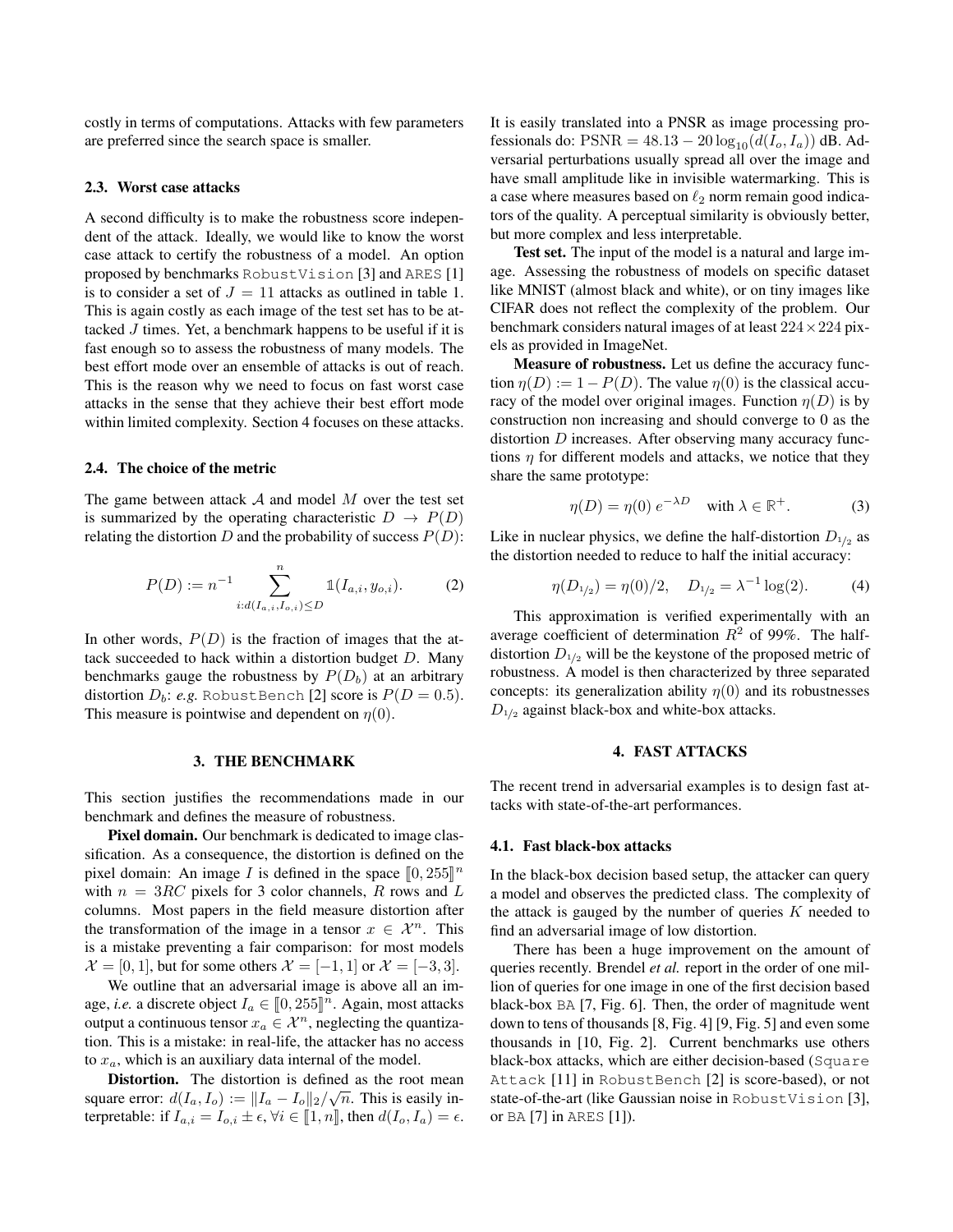SurFree [12] and RayS [4] are the only *decision-based* papers with less than one thousand of calls on ImageNet. Yet, RayS [4] is designed to minimize the  $\ell_{\infty}$  distortion, whereas SurFree [12] targets  $\ell_2$ . Sect. 5 investigates which attack is the best candidate for a fast benchmark.

#### 4.2. Fast white-box attacks

In the white-box setup, the attacker can compute a loss function and its gradient thanks to auto-differentiation and back-propagation. The complexity is usually gauged by the number of gradient computations. Current benchmarks use different white-box attacks: RobustBench [2] relies on PGD [6] (with 2 parameters Π), RobustVision [3] use DeepFool [13], and ARES [1] CW [14].

Again, the need for powerful but fast attacks is of utmost importance for a practical benchmark. A promising attack is BP [15] designed for low complexity budget. Its first stage finds an adversarial example as quickly as possible. It is nothing more than a gradient descent of the loss L with acceleration. At iteration  $t + 1$ :

$$
I_a^{(t+1)} = I_a^{(t)} - \alpha \gamma (t+1) \eta \left( \nabla L(I_a^{(t)}) \right), \tag{5}
$$

where  $I_a^{(0)} = I_o$ ,  $\eta(x) = x/||x||_2$ , and  $\gamma(t)$  is a series of increasing values, hence the acceleration. Stage 1 finishes when  $I_a^{(t+1)}$  becomes adversarial. Stage 2 aims at lowering the distortion while maintaining the image adversarial (see [15]).

We develop a variant to aggressively downsize the number of gradient computations. Parameter  $\alpha$  is heuristically set up to 0.03 in [15]. This value is certainly too big for images close to the class boundary and too small for those further away. One costly option is the best effort mode which finds the best  $\alpha$  thanks to a line search (see Sect. 2). We propose the following simple method inspired by DeepFool [13]. When applying (5) to the first order approximation of the loss:

$$
L(I_o + p) \approx L(I_o) + p^{\top} \nabla L(I_o), \tag{6}
$$

then  $\eta\left(\nabla L(I_a^{(t)})\right) = \eta(\nabla L(I_o))$  and BP cancels the loss for

$$
\alpha = \frac{L(I_o)}{\|\nabla L(I_o)\|_2 \sum_{j=1}^{\kappa} \gamma(k)}\tag{7}
$$

within  $\kappa$  iterations. We fix  $\kappa = |K/3|$  where K is the total iteration budget encompassing stages 1 and 2.

Sect. 5 compares these attacks to identify the worst case.

#### 4.3. Quantization

The adversarial samples are quantified in the pixel domain to create images. The first option considers the quantization as a post-processing not interfering with the attack. The second option performs quantization at the end of any iteration.These options are tested on several black and white box attacks. The



**Fig. 1.** Evolution of  $D_{1/2}$  with the complexity budget for black box setup. Attacks on EfficientNet [17]



Fig. 2. Evolution of  $D_{1/2}$  with the complexity budget for white box setup. Attacks on EfficientNet [17]

quantization will be a post-processing for white-box attacks as recommended in [16], whereas the second option give better results on black-box attacks.

#### 5. EXPERIMENTS

All the attacks are run on 1000 ImageNet images from the ILSVRC2012's validation set with size  $n = 3 \times 224 \times 224$ .

#### 5.1. Selecting the worst case attacks

Black box attacks: Figure 1 compares the evolution of the half-distortion (4) in function of the query amount for four decision-based black-box attacks: SurFree [12], RayS [4], GeoDA [10], and QEBA [9]. SurFree and RayS reach their best effort within 3000 queries, while QEBA and GeoDA do not since their  $D_{1/2}$  still decrease after 5000 queries. Yet, SurFree obtains quantified adversarials with much lower distortion. Therefore, our benchmark only needs this attack. The number of queries is kept at 5000 to be sure to reach the optimal value of  $D_{1/2}$ .

White box attacks: Figure 2 compares three white-boxattacks in the best effort mode: PGD [6], CW [14], and BP [15] with our trick (7). They all reach the same  $D_{1/2}$  when given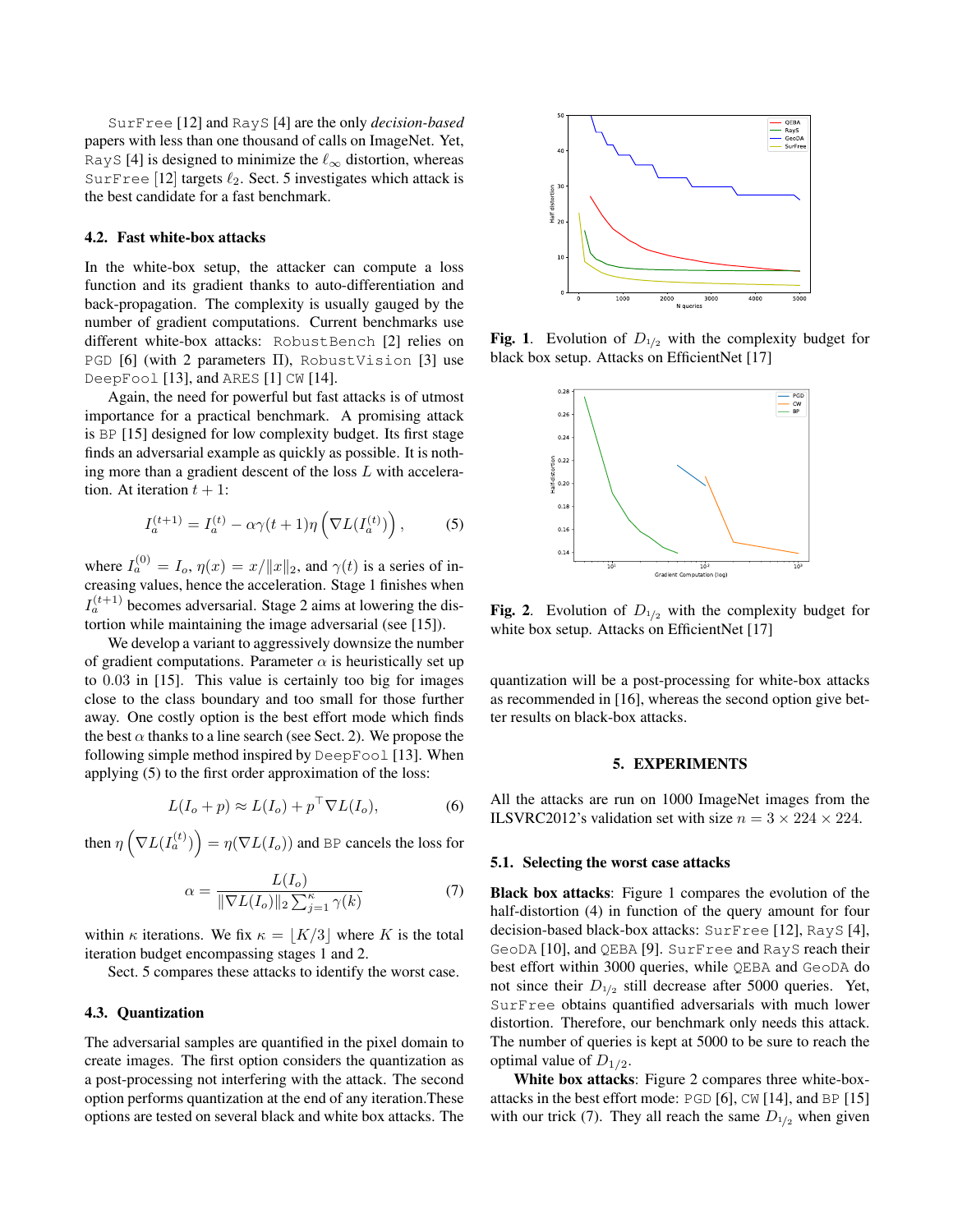a large complexity budget. Yet, BP converges faster than the others. Our benchmark uses this version of BP to evaluate the white-box-robustness.

#### 5.2. Comparison with other benchmarks

Table 1 lists several benchmarks. Most of them evaluate the robustness as the success-rate under a prescribed  $\ell_2$  or  $\ell_{\infty}$ distortion budget. But, these budgets are set arbitrarily or even not constant within the same benchmark for RobustML. Our half-distortion (4) is parameter-free. It returns an accurate, reliable and fair measurement of robustness.

Some benchmarks need many attacks to get a full vision of the robustness: ARES [1] and RobustVision [3] use 11 attacks. This is too time-consuming. On the contrary, ADBD [4] focuses on a single black-box attack, which is indeed outdated. RobustBench [2] condenses four attacks in one measure elegantly: for a given image, if the first simple attack does not succeed within the distortion budget, then the second more complex one is launched *etc.* The total runtime heavily depends on the distortion budget. Yet, black-box and white-box attacks use different mechanisms. Our benchmark reports a measurement for each separately.

#### 5.3. Benchmarking models

Table 2 compares standard models from *timm* [31] and *torchvision* [32] libraries. Here are some intriguing results.

Robustness in white box *vs.* black box. One does not imply the other. Fig. 3 even shows a negative correlation. However, some models escape this rule. For instance, VGG16 is neither robust in black box nor in white box. Efficient-Net AdvProp [28] follows the opposite trend. We believe that black-box robustness reveals the complexity of the borders between classes, and white-box robustness indicates how close natural images are from the borders. This highlights the importance of having two different measurements.

The importance of the training procedure. There is on average a factor 20 between the half-distortions in white and black box. This factor drops to 4 and 10 for the models adversarially trained: ResNet50 [18], EfficientNet AdvProp [28].

Table 2 lists four EfficientNet models sharing the same architecture but different training procedures. Their accuracies

| Benchmark                   | Domain         | Nb. attacks     | <b>Measures</b>                                                  | <b>Runtime</b> |
|-----------------------------|----------------|-----------------|------------------------------------------------------------------|----------------|
| RoBIC                       | $[0, 255]^{n}$ | $1$ WB $+$ 1 BB | Half-distortion $\ell_2$                                         | 43s            |
| RobustBench [2]             | $[0, 1]^{n}$   | $3 WB + 1BB$    | Success-Rate for                                                 | 48s            |
|                             |                |                 | fixed budget ( $\ell_2$ or $\ell_{\infty}$ )                     |                |
| ADBD <sup>[4]</sup>         | $[0, 1]^{n}$   | 1 BB            | Distance $\ell_{\infty}$                                         | 360s           |
| RobustVision <sup>[3]</sup> | $[0, 1]^{n}$   | $6$ WB + 5 BB   | Median Distance $\ell_2$                                         | 200s           |
| ARES <sup>[1]</sup>         | $[0,1]^{n}$    |                 | $ 5 \text{ WB} + 10 \text{ BB} $ Success-Rate vs Budget Too long |                |
|                             |                |                 | $(\ell_2, \ell_\infty$ or queries)                               |                |

Table 1. Benchmarks Comparison. Average Runtimes per ImageNet Image with ResNet50 [18].

| Model                           | Parameters | Accuracy  | $D_{1/2}$ |                     |
|---------------------------------|------------|-----------|-----------|---------------------|
|                                 | (millions) | $\eta(0)$ |           | white box black box |
| AlexNet [19]                    | 62.38      | 56.8      | 0.19      | 2.17                |
| CSPResNeXt50 [20]               | 20.57      | 84.6      | 0.13      | 4.48                |
| DualPathNetworks 68b [21]       | 12.61      | 83.8      | 0.08      | 3.82                |
| MixNet Large [22]               | 7.33       | 84.2      | 0.12      | 2.96                |
| MobileNetV2 [23]                | 5.83       | 80.1      | 0.09      | 2.90                |
| ReXNet 200 [24]                 | 16.37      | 85.4      | 0.14      | 3.89                |
| RegNetY 032 [25]                | 19.44      | 85.8      | 0.11      | 4.94                |
| SEResNeXt50 32x4d [26]          | 27.56      | 85.9      | 0.12      | 5.01                |
| VGG16 [27]                      | 138.00     | 74.9      | 0.09      | 2.44                |
| EfficientNet AdvProp [28]       | 5.29       | 84.3      | 0.31      | 4.35                |
| EfficientNet EdgeTPU Small [17] | 5.44       | 82.8      | 0.15      | 3.16                |
| EfficientNet NoisyStudent [29]  | 5.29       | 82.7      | 0.19      | 2.37                |
| EfficientNet [17]               | 5.29       | 82.8      | 0.17      | 3.56                |
| ResNet50 (torchvision) [30]     | 25.56      | 77.9      | 0.10      | 2.77                |
| ResNet50 (timm) [30]            | 25.56      | 80.5      | 0.15      | 4.35                |
| ResNet50 AdvTrain [18]          | 25.56      | 60.8      | 2.56      | 9.88                |

Table 2. Benchmark of models with 1.000 ImageNet Images



**Fig. 3**. Black-box  $D_{1/2}$  as a function of white-box  $D_{1/2}$ .

are similar but there is up to a factor of 2 between the robustnesses. The same holds on the three variants of Resnet50. The gaps in accuracy and robustness are noticeable with standard models from *timm* [31] and *torchvision* [32]. It is even more visible with adversarial training from [18]: the gain in robustness is impressive but at the cost of a big drop in accuracy.

#### 6. CONCLUSION

The paper introduces a rigorous benchmark based on a new and independent measurement of robustness: the halfdistortion. RoBIC is faster than the other benchmarks. This allows to tackle larger images which is more realistic.

In addition to the accuracy, RoBIC gives the black box robustness, and white box robustness. We believe that the first indicates how far away the class boundaries lie from the images whereas the last reflects how curved are the boundaries. As the other benchmarks, two limitations hold: The network must be differentiable to run a white box attack, and deterministic to run a black box attack.